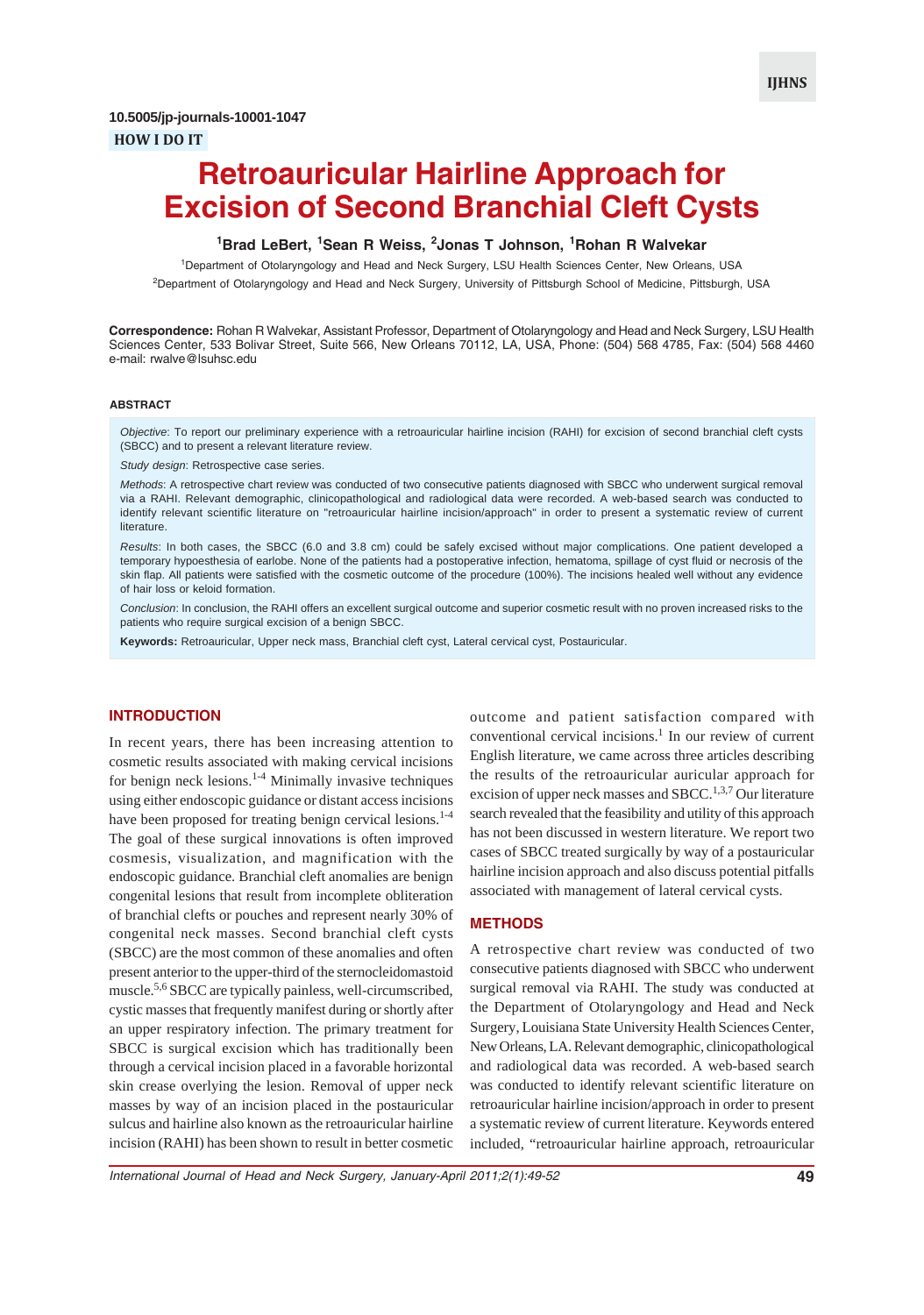### *Brad LeBert et al*

### **Table 1:** Retroauricular hairline approach: Surgical steps

- General anesthesia; position—supine with neck extended with a shoulder roll and head rotated to the opposite side.
- An incision is made beginning at the inferior limit of the postauricular sulcus which is then curved into the hairline first posterior and then caudally (Fig. 1).
- A postauricular flap is then elevated like in a "face-lift procedure" identifying and preserving the greater auricular nerve and the external jugular vein.
- A subplatysmal plane of dissection can be obtained via a triangle at the upper end of the neck defined by the anterior border of the sternocleidomastoid muscle, poster ramus of the mandible, and upper fibers of insertion of the platysmal muscle to the lower border of the mandible. Care must be taken to avoid injury to the marginal mandibular branch of the facial nerve by careful dissection and use of bipolar coagulation.
- The great auricular nerve can be mobilized by sharp dissection and retract as needed.
- The anterior border of sternocleidomastoid muscle is then identified and delineated as inferiorly as possible and then retracted in a posteroinferior direction. The skin flap is elevated by surgical retraction. At this point the mass can be visualized and the surgical exposure is complete (Fig. 2). If necessary, surgical exposure and maneuverability can be improved by decompressing the mass by aspirating its contents. This needle puncture should be made in a nondependent position and can be sealed with a stitch or a hemostat.
- The mass is dissected with sharp and blunt finger dissection from its attachments. Structures that need to be identified and preserved include the spinal accessory nerve, carotid sheath containing the internal jugular vein and carotid artery, posterior belly of digastrics, and hypoglossal nerve. The internal jugular vein is often compressed by the mass and is usually found posterior to it.
- Once free of its attachment, finger dissection helps the mass to be delivered into the surgical wound. A complete removal of the SBCC is accomplished by releasing its attachment to the floor of the neck and internal jugular vein.
- A surgical drain is then placed within the cavity created by the cyst removal and is fashioned to exit the skin via a small separate incision within the hairline posterior to the retroauricular incision (Fig. 3).
- The skin flap is repositioned and sutured in layers.



**Fig. 1:** Retroauricular hairline incision

hairline incision, RAHI, surgical approaches to the upper neck, branchial cleft cyst, and lateral cervical cysts". In both cases, the neck mass was surgically removed by a RAHI



**Fig. 2:** Surgical exposure via a retroauricular approach to the upper neck



**Fig. 3:** Placement of the surgical drain



**Fig. 4:** Postoperative retroauricular healed incision

after obtaining an informed consent from the patient. The surgical approach is described in Table 1 (Figs 1 to 3).

# **RESULTS**

# **Case 1**

A 44-year-old female presented with a 2.5 month history of a compressible soft upper left neck mass; slowly increasing in size, without incidence of infection. CT scan showed a

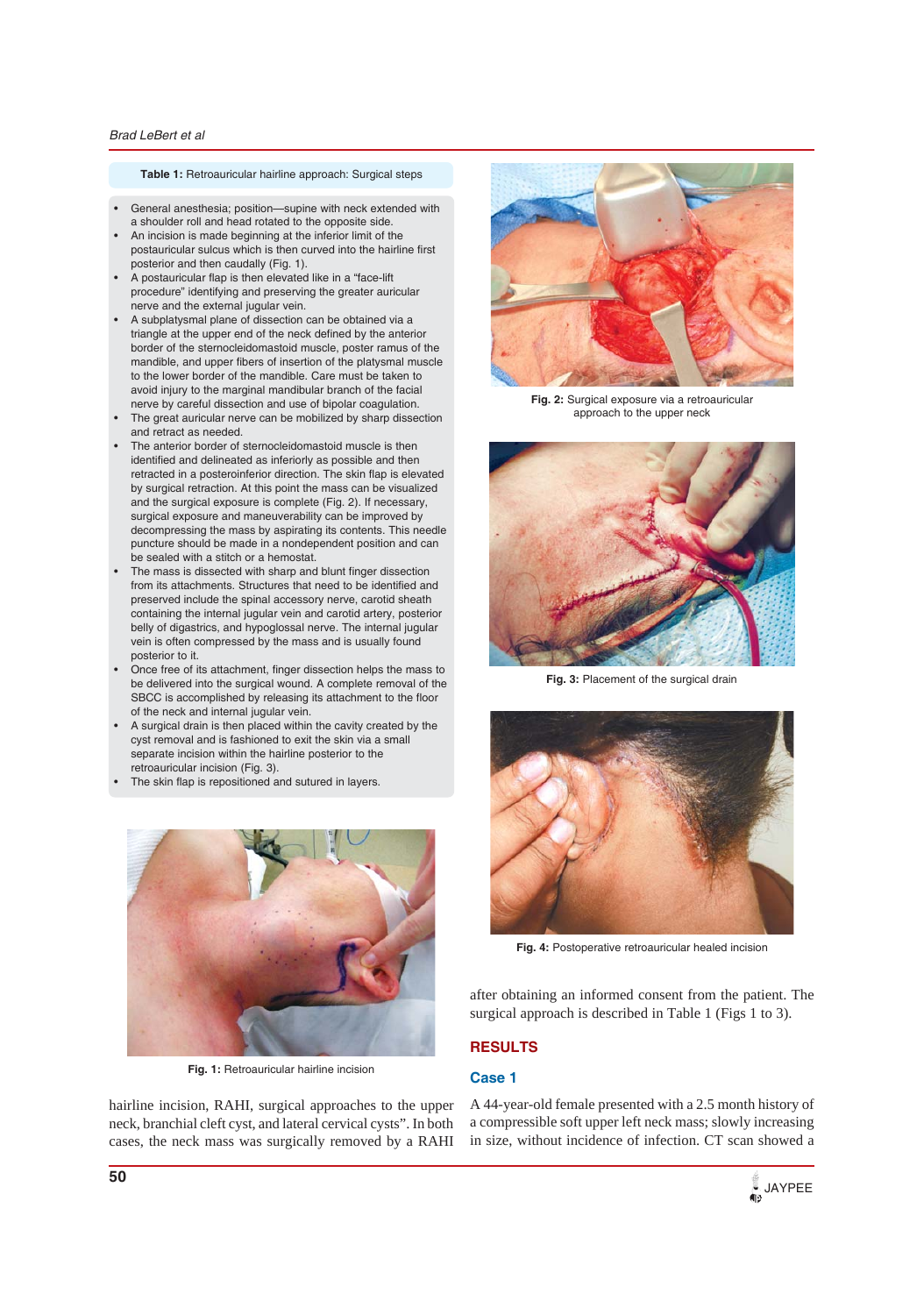3.8 cm cystic mass at the inferior margin of the left parotid gland and deep to the sternocleidomastoid muscle with minimal peripheral rim enhancement. The head and neck evaluation was otherwise unremarkable. The patient had no risk factors for head neck cancer albeit the age of presentation. The neck mass was removed via RAHI. There were no complications. Pathology was benign branchial cleft cyst.

### **Case 2**

A 20-year-old female presented to the emergency room with complaints of a tender erythematous left upper neck mass. She was treated with antibiotics which reduced the pain and swelling associated with the neck mass. A CT scan showed a 3 cm left neck mass below the angle of the mandible adjacent to the anterior border of the sternocleidomastoid muscle. The neck mass was removed via RAHI. Intraoperatively, the contents of the mass were decompressed to improve surgical access. Pathology was a benign branchial cleft cyst.

# **Complications and Cosmetic Results**

None of the patients had a postoperative infection, hematoma, spillage of cyst fluid or necrosis of the skin flap. All patients were satisfied with the cosmetic outcome of the procedure (100%) (Fig. 4). The RAHI healed well without any evidence of hair loss or keloid formation. Complications of surgery by each case are listed in Table 2.

# **DISCUSSION**

The RAHI has been reported to offer equivocal resection outcomes and safety, while offering a more cosmetically appealing incision for excision of upper neck masses, including branchial cleft cysts, in adults and in children.<sup>1,3,4</sup> In a study by Roh JL et al, patients undergoing RAHI approach ranked their overall subjective satisfaction with the incision at 8.7 and 8.9 on a scale of 1 to 10. This number is compared to an average of 4.2 subjective satisfaction score with a more traditional transcervical incision.<sup>7</sup> In addition to the superior cosmetic outcome, RAHI offers excellent functional outcomes as well. In previous series as well as in our experience, there were no instances of marginal mandibular nerve paresis or palsy which can be a significant problem with the transcervical approach. Temporary earlobe hypoesthesia is a possible complication of this approach and should be discussed with the patients. One patient in

| <b>Table 2: Complications of RAHI approach</b> |          |                  |                                                |                                                     |
|------------------------------------------------|----------|------------------|------------------------------------------------|-----------------------------------------------------|
| Patient                                        | Aae      | Sex              | Diagnosis                                      | Complication                                        |
| $\mathcal{P}$                                  | 44<br>20 | Female<br>Female | <b>Branchial cyst</b><br><b>Branchial cyst</b> | None<br>Temporary<br>hypoesthesia<br>of the earlobe |

our series had this complication which resolved spontaneously. However, in general the incidence of earlobe hypoesthesia is low. Of 20 patients analyzed, only two patients experienced temporary earlobe hypoesthesia, as well as the one patient in small case series who had similar results.1,3 Flap elevation should be undertaken with the utmost care to prevent the buttonholing of the skin. This is easily avoided with careful dissection in the appropriate surgical plane. Hypertrophic scars were not seen in our series. They have been previously reported by Roh JL et al but are well-hidden by the auricle and natural hair.<sup>1</sup>

Some potential disadvantages of the procedure include increased operative times and decreased surgical access as compared to traditional open techniques.<sup>7,8</sup> This was reported by Roh JL et al as well as by Chen WL et al, in their individual experiences.<sup>3,7,8</sup> In our series, the mean operative time was 110 minutes (range, 90-120 minutes). The mean operative times reported in the literature are  $45 \pm$ 12 minutes<sup>1</sup> and 1.5 hours,<sup>3</sup> respectively. The increased doperative times in our series are possibly related to our early experience with this technique and related surgical anatomy. The decreased surgical exposure and relatively restricted surgical view could theoretically increase risk to structures of the upper to mid neck; including the hypoglossal nerve, spinal accessory nerve, carotid artery, and internal jugular vein. This being said, there are no reported injuries to any of the above structures in the literature.

The authors who have pioneered and adopted the RAHI for removal of SBCC have contraindicated it's use for management of cystic neck metastasis from malignant disease of the head and neck and for recurrent disease.<sup>1,3</sup> Johnson et al (2000) in a retrospective review of 121 branchial cleft cysts found an incidence of 9.9% of metastatic squamous cell carcinoma. In their analysis, patients greater than 40 years of age had a significantly higher incidence of having cystic metastasis from head and neck squamous cell carcinoma. In these patients, the authors recommended a more aggressive approach advocating an excisional biopsy with frozen section analysis and preoperative preparation for panendoscopy with biopsies of Waldeyer's ring, if frozen section reveals malignancy in all patients over 40 years of age.<sup>9</sup> Consequently, patients at risk for head and neck cancer (age > 40, history of alcohol and tobacco usage) and those who have preoperative cytology that suggest a possibility of cystic metastasis should be considered for a more aggressive approach.<sup>9</sup>

# **CONCLUSION**

In conclusion, the RAHI offers an excellent surgical outcome and superior cosmetic result with no proven increased risks to the patients who require surgical excision of a benign SBCC. Since the majority of BCC are removed in young adults, age 20 to 40, the improved cosmesis is very desirable.

*International Journal of Head and Neck Surgery, January-April 2011;2(1):49-52* **51**